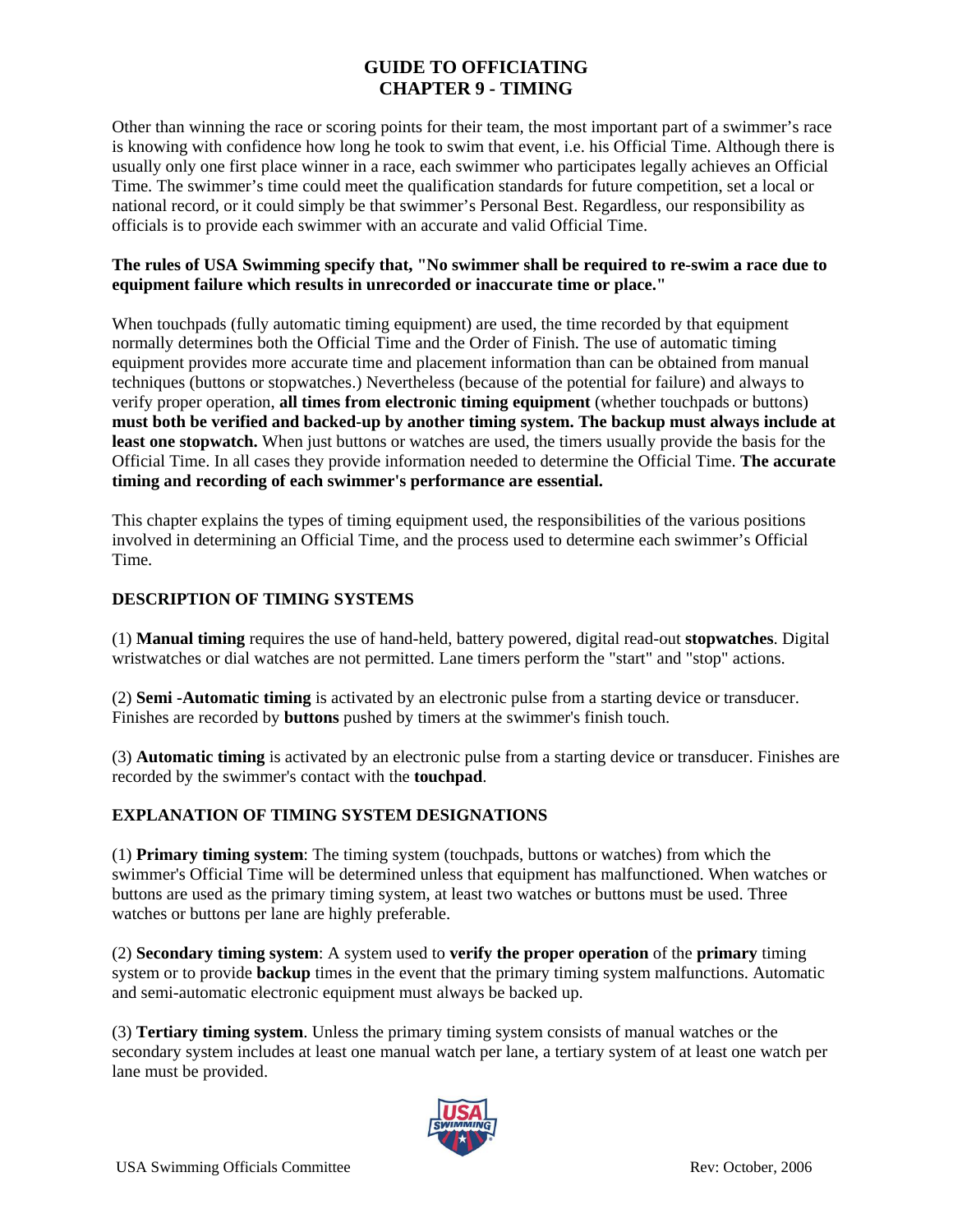Both secondary and tertiary timing systems provide verification and backup times for the primary timing system.

# **TIMING OFFICIALS**

Because of its critical importance, many people are involved in determining the Official Time for each swimmer. The following is a brief description of each person's duties.

(1) **Lane Timer** -- A lane timer starts and stops a watch and/or presses a button on a lane. By doing so, they provide a time from each timing system they use. A Lane Timer may be asked to operate a watch and button simultaneously, but they may not operate two watches or two buttons at the same time.

(2) **Head Lane Timer** -- In addition to performing the duties of a Lane Timer, the Head Lane Timer also records the manual watch times from that lane, verifies that the proper swimmers are competing in that lane, and reports if a swimmer delays in touching or misses the touchpad at the finish.

(3) **Chief Timer** -- This person is responsible for all the Lane Timers and Head Lane Timers. In addition to assuring the Lane Timers are properly briefed prior to each session, the Chief Timer supervises the timers during the session, collects recorded times from the Head Lane Timers, and starts additional watch(es) to be used as a substitute in the event a Lane Timer's watch fails.

(4) **Timing Equipment Operator** -- When automatic (pads) or semi -automatic (buttons) timing equipment is being used, he is responsible for operating the timing console.

(5) **Timing Judge** -- Receives times produced by the automatic or semi -automatic timing systems (when used) and the manual (watch) times from each lane. He **uses that information to determine the Official Time for each swimmer.** The Timing Judge also receives any signed disqualifications from the Referee. Provides the Recorder (this duty is frequently performed by the computer operator) with information regarding Official Times, disqualifications, or reported/observed absences (*I. e.* empty lanes) for each swimmer scheduled to compete. The Administrative Referee may perform the duties of Timing Judge. A more detailed listing of each position's responsibilities is given in the following sections.

## **INSTRUCTIONS FOR LANE TIMERS**

- **1.** The Chief Timer will assign each timer to a specific lane and designate one timer per lane as the Head Lane Timer.
- **2.** Remember that timing is one of the most important positions at the meet. Your input is always needed to determine a swimmer's Official Time.
- **3.** You may operate a button and/or a watch, but may never operate two buttons or two watches at the same time.
- **4.** Become familiar with the watch you will be using at the meet. In particular, know which button starts, stops and clears (resets) the watch. Start and stop the watch with the same finger.
- **5.** The Head Lane Timer should check each swimmers name, preferably by asking for the swimmer's name. For relays, the team and the order in which the swimmers compete should be checked.

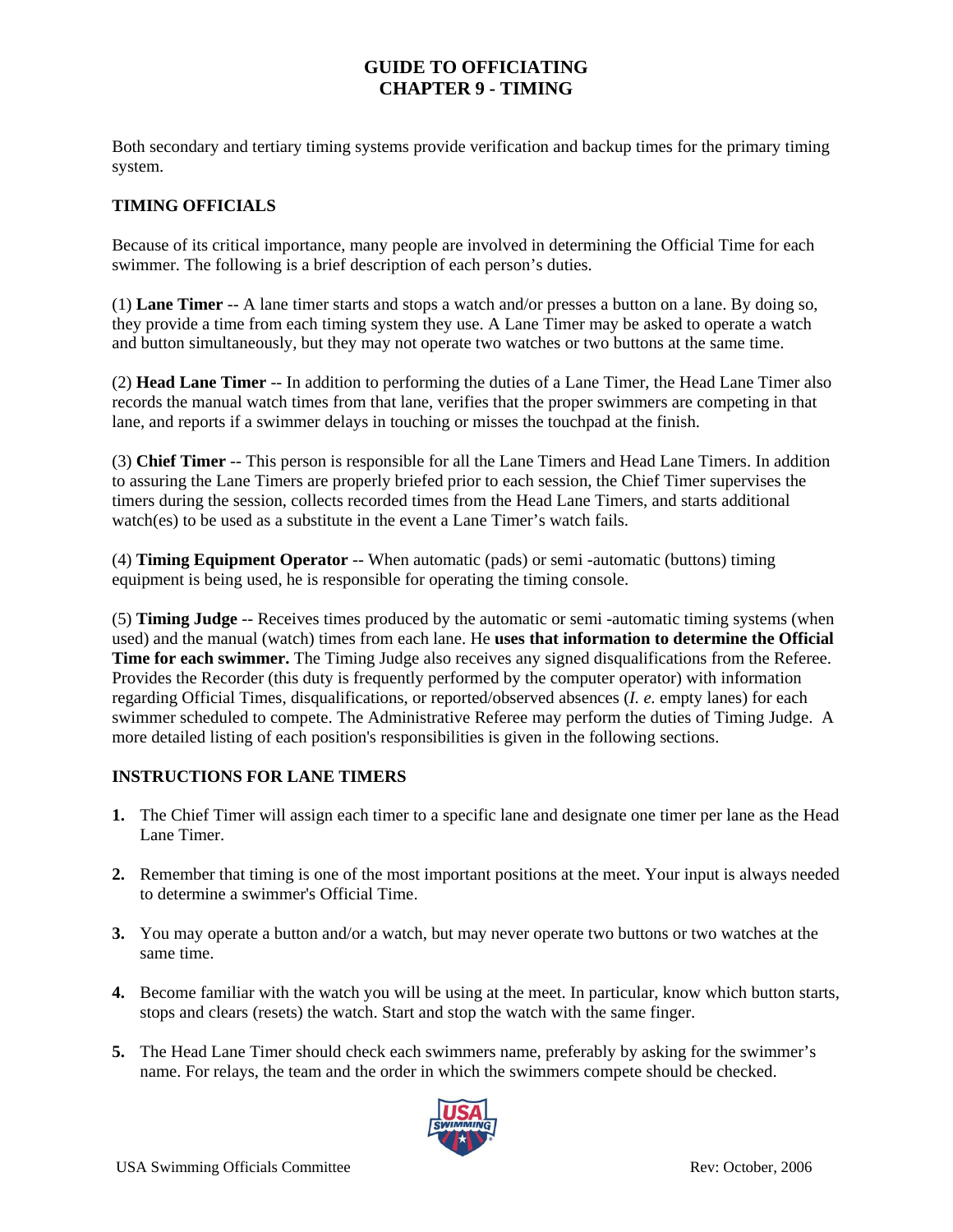- **6.** Do not engage in conversation with swimmers prior to their race unless they initiate the conversation.
- **7.** Prior to the race you should be sitting or standing (if no chairs are provided) far enough back so you will not distract the starter or competing swimmers.)
- **8.** At the start, focus on the starting device (strobe light or gun flash) and start your watch on that signal, rather than the sound. When an automatic or semi -automatic timing system is being used, buttons are **not** pushed at the start.
- **9.** Once each heat has started, check to be sure your watch is running. If it is not or you think you started it late, signal the Chief Timer by raising your hand with the watch showing.
- **10.** For distance events (16 lengths or longer) the Head Lane Timer records split times each time the swimmer turns at your end of the pool. These split times may be taken either from the scoreboard (if available) or from glancing at the watch without stopping it.
- **11.** Be at the edge of the pool at the finish. You must be looking down over the forward edge to see an underwater touch. Expect to get wet. Stop your watch when any part of the swimmer's body touches the wall. You are not concerned with whether the finish was legal.
- **12.** Always push the same button at the finish.
- **13.** Times should always be recorded to the hundredths of a second (two decimal places), and in the same order for each heat. If there is no one in the lane, record "No Swimmer" as N/S.
- **14.** Stay focused on your duties, particularly during the start and finish. Do not cheer for particular swimmers and do not get so interested in watching a race in another lane that you do not get an accurate time for the lane you are timing.

## **INSTRUCTIONS FOR THE CHIEF TIMER**

## A **Prior to Meet**:

- a) Assure sufficient timers are being recruited. At least two timers per lane are needed (and three are highly recommended or the times may not be acceptable for all purposes).
- b) Check that there are sufficient watches and that they are operating properly. Backup watches are also needed.
- c) Assure the preparation of Lane Timer materials and supplies, such as: clipboards, programs (when available), and pencils (#2). Make sure that if the swimmers are not bringing timing cards to their lane, that forms for recording the watch times are available.
- d) For dual meets, determine which teams will be in the even and which in the odd lanes. This may affect the assignment of timers.

## **B Prior to the first event.**

a) Coordinate with the Referee or Starter regarding whether they wish to participate in the timer's briefing. In some LSC's, this responsibility is given to the Starter.

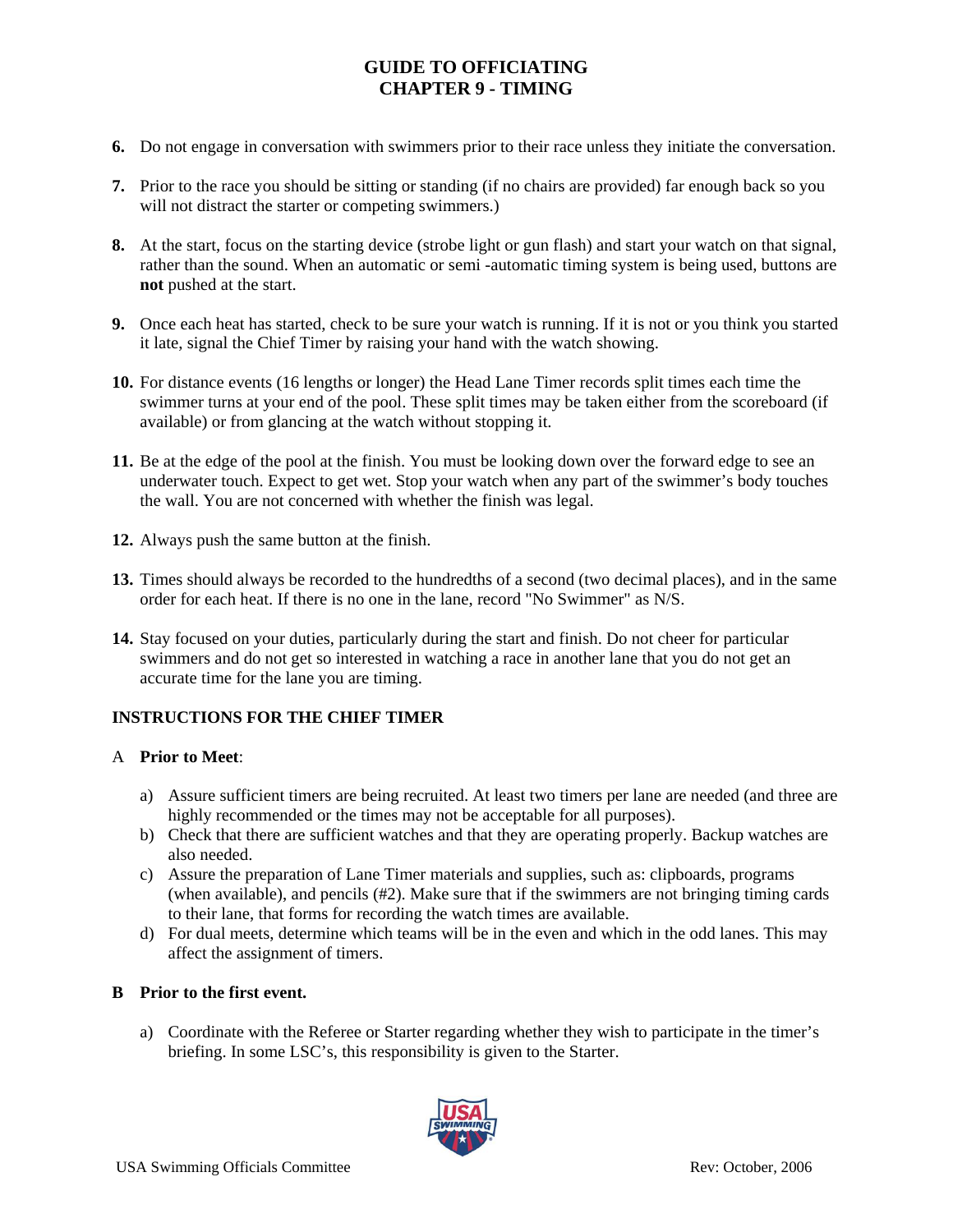- b) Confirm that sufficient timers are available, that each lane has an equal number of timers, etc. Make sure an individual is serving as the Head Lane Timer in each lane. If enough volunteers are available, appoint Assistant Chief Timer(s) to help you.
- c) Assure the "Timers Briefing" is conducted covering (as appropriate) the points discussed under the Instructions for Lane Timers. The Lane Timers should be assembled and the briefing started early enough that attendance can be confirmed, the briefing conducted, questions answered, and a timing check completed prior to scheduled starting time for the first heat.
- d) Conduct a timing check with the timers standing by their lanes. The Chief Timer should ask the Starter to conduct a time check before the start of the meet. Usually all timers start their watches at the flash of the strobe or, if used, the signal smoke or flash of a pistol. They stop their watch when the stop signal is given, which is usually after at least 30 seconds has elapsed. The watch times are then compared. This serves to confirm that the watches are operating properly and the Lane Timers are familiar with their watch. If a watch has a time that differs by more the 0.20 seconds, it should be reported to the Chief Timer.
- e) Determine if the Timing Equipment Operator wants the timer's assistance for a final confirmation that the buttons and pads are operating properly. You may wish to request such a check if you have Lane Timers who are not familiar with using a button.

#### **C During the meet**

- a) Observe whether the Lane Timers are watching the strobe light or gun at the start, looking over the edge at the finish, not clearing their watches prematurely, etc. Assure that the Head Lane Timers are recording the times properly, listing the times as instructed, writing numbers clearly and recording times in a consistent order. If any are not performing efficiently, reinstruct them or replace them.
- b) Identify timers who may not be doing a good job, note those lanes where the timers are working well together and the times are matching well. Then, let them know that they are doing a good job. A little praise and encouragement pays great benefits. An experienced Chief Timer should know after a short period (3 to 5 heats/events), the capabilities of each group of timers.
- c) Make sure your lanes remain staffed. Volunteer timers do sometimes leave without giving notice. Be prepared to move people between lanes to maintain consistent coverage. Keep the Referee informed regarding your staffing situation so that heats are not started if there are insufficient timing personnel in place.
- d) Particularly when watches are the primary timing system, frequently check various lane times for accuracy and the spread of times. It is particularly important to do this for the first few heats of a session to confirm everybody understands their responsibility. You can use the split hand on your watch to check for accuracy by depressing it when the winner finishes and then stopping the main watch when the last swimmer in the heat finishes. All times recorded should be between your two times. When buttons are being used, work with the Timing Judge, who by his review of timing information can help identify where there may be problems.
- e) After each heat or event (depending on how times are being recorded), collect the time information for all lanes and deliver them to the Timing Judge

#### **D After the meet**

- a) Make sure times from the last heat/event are collected,
- b) Collect and account for all watches and clipboards.

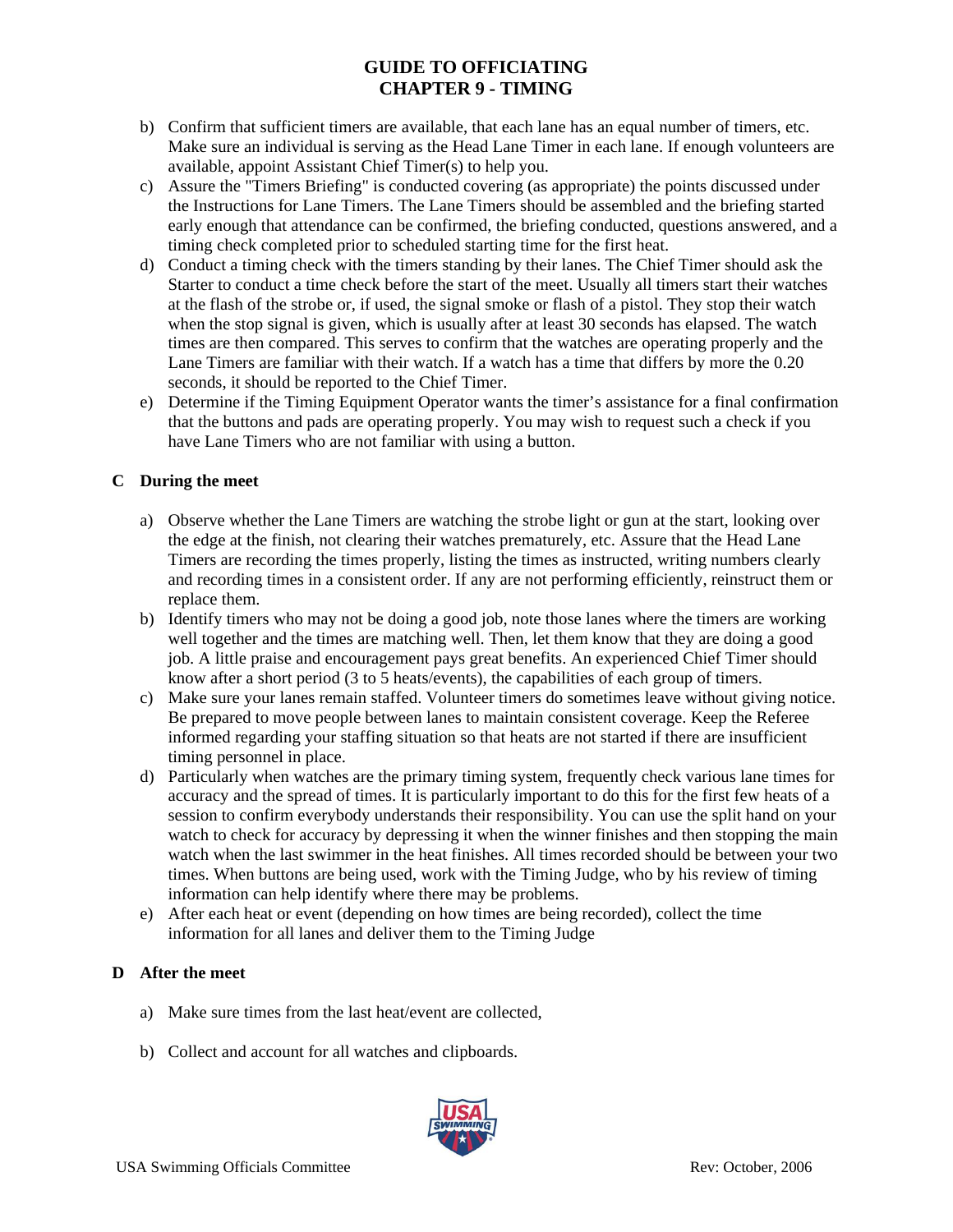c) Note any problems and inform the Meet Director or other responsible official of any inoperable watches.

## **INSTRUCTIONS FOR TIMING EQUIPMENT OPERATOR**

The Timing Equipment Operator is responsible for the automatic or semi -automatic timing equipment, including the electronic starting system and scoreboard (if used.) Because different timing systems are used at various swim meets, discussion of how to use a particular timing system cannot be included. However, many points are common to all systems and can be discussed here.

- **1.** All electronic equipment should be placed whenever possible so that the equipment operator has an unobstructed view of the finish end of the pool. This permits the operator to observe the finish and listen to audio signals from the equipment to confirm that the system has properly recorded the touches when they occur.
- **2.** The timing equipment operator should verify that the various components are properly operating prior to each session. This includes making sure that the starting system properly activates (starts) the timing system, the pads and buttons are connected, pad touches and button pushes are being recorded by the timing system, the timing system is properly configured for the type of pool being used, which side of the pool the equipment is one, number of lanes in use, type of timing equipment being used, etc.
- **3.** The operator should also confirm that the scoreboard is connected and working, output can be printed, and that it can be received by the computer used to record the official meet results.
- **4.** Automatic and semi-automatic times are to be recorded to the nearest hundredth of a second. If possible do not allow the automatic timing system printout to show the time to the thousandth. Identical times to the hundredth are considered ties and swim-offs may be required.
- **5.** Care must be taken to make sure that all intermediate turns are recorded by the system. If not, the system must be adjusted so that it is properly armed prior to the finish.
- **6.** Similarly during relay races, the system must be carefully monitored to make sure first three swimmers have exited the pool promptly enough to not reactivate the touchpad. If not, the system must be adjusted so it is properly armed prior to the finish.
- **7.** If the primary timing device fails to start automatically on the starting signal, it should be started as soon as possible by the automatic equipment operator. Good results can be obtained by using all the watch times to calculate the delay in starting the timing system and adjusting the times accordingly.
- **8.** If operator error or power failure causes machine failure during the race, an attempt to start the machine late should be made. The only requirement is that the touchpads be armed prior to the time the first swimmer finishes.

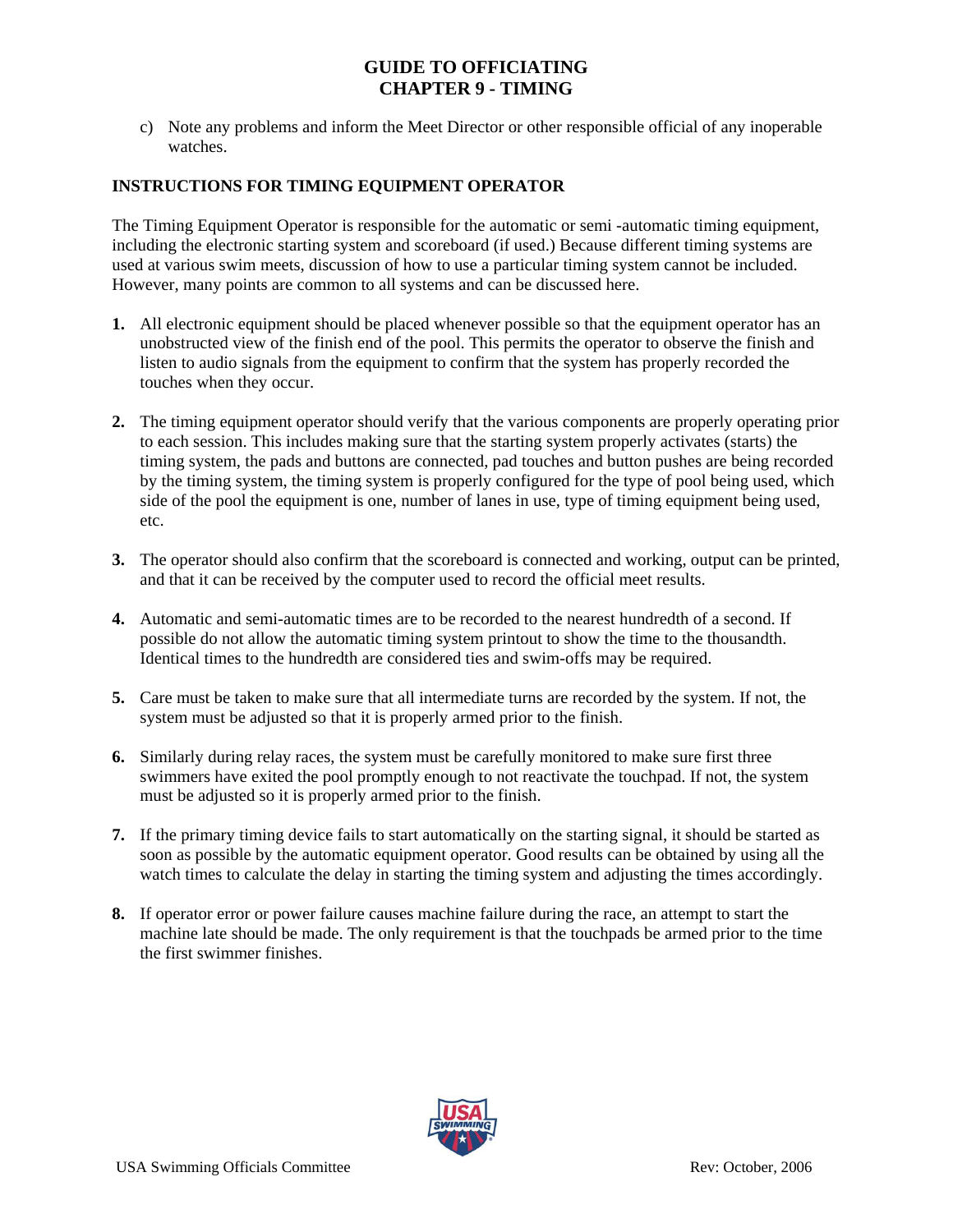#### **INSTRUCTIONS FOR THE TIMING JUDGE**

**The duty of the Timing Judge is to determine the Official Time for each swimmer.** All other personnel (Lane Timers, Head Lane Timers, Chief Timer, and Automatic Equipment Operator) provide input to this determination. **Only the Timing Judge or the Referee can make the formal determination**.

Therefore, the Timing Judge should have available all times produced by all timing systems being used as well as any supplemental information that may be useful to determining the Official Time. This includes reports of possible problems from the Head Lane Timers, Chief Timer, Timing Equipment Operator, reported order of finish information from the Referee and/or Starter, etc.

Once the Official Time is determined, it is provided to the Recorder. (The Recorder may do this manually or by accepting/editing times received by a computer from the Timing System.)

The Timing Judge also assures all disqualifications approved by the Referee are recorded so that those swimmers do not receive an Official Time. He may also be asked to keep a record of swimmers scheduled to compete, who do not do so (*I. e.,* "No Shows" or "N/S") and/or a log of swimmers who were disqualified and the reason.

The Timing Judge shall confirm that whenever buttons or watches are used as the primary timing system that the Official Time has been correctly determined in accordance with the USA Swimming rulebook. When buttons are the primary system, watch times should be checked for consistency with the button times.

When Automatic (pad) Timing is the primary timing system, the pad times should always be compared with the button or watch times to verify that the pad times are valid. If the backup times vary from the pad time by .29 seconds or less, the pad time must be used as the Official Time. When such a verification cannot be obtained (i.*e.,* there is a difference of .30 seconds or more), the Timing Judge should review other available information in order to make an informed recommendation to the Referee. This information can include consistent backup times supporting a different time, reports that the swimmer missed the pad, touched the pad too lightly, the reliability of the pad in other heats, and/or a recorded order of finish.

When the Timing Judge concludes that he cannot recommend use of the time produced by the Primary Timing System as the Official Time, he must obtain the Referee's concurrence. In doing so, he should explain his rationale for rejecting the primary time and his basis for determining the Official Time. The Referee may provide guidelines to the Timing Judge regarding circumstances when an adjustment may be made without seeking individual approval. When integrating times from different timing systems (i.e. secondary and tertiary system times with the primary system times) the back-up times shall be adjusted as specified in the USA Swimming Rules.

For at least the first few heats of each session and any time any modification is made to the starting and/or timing system, the watch times should also be compared with the times from the primary system to confirm the proper installation of the timing equipment. Consistently observed differences between timing systems (after considering whether the timing system being used adjusts button times for a human reaction delay) may provide a strong indication the timing system has been improperly installed.